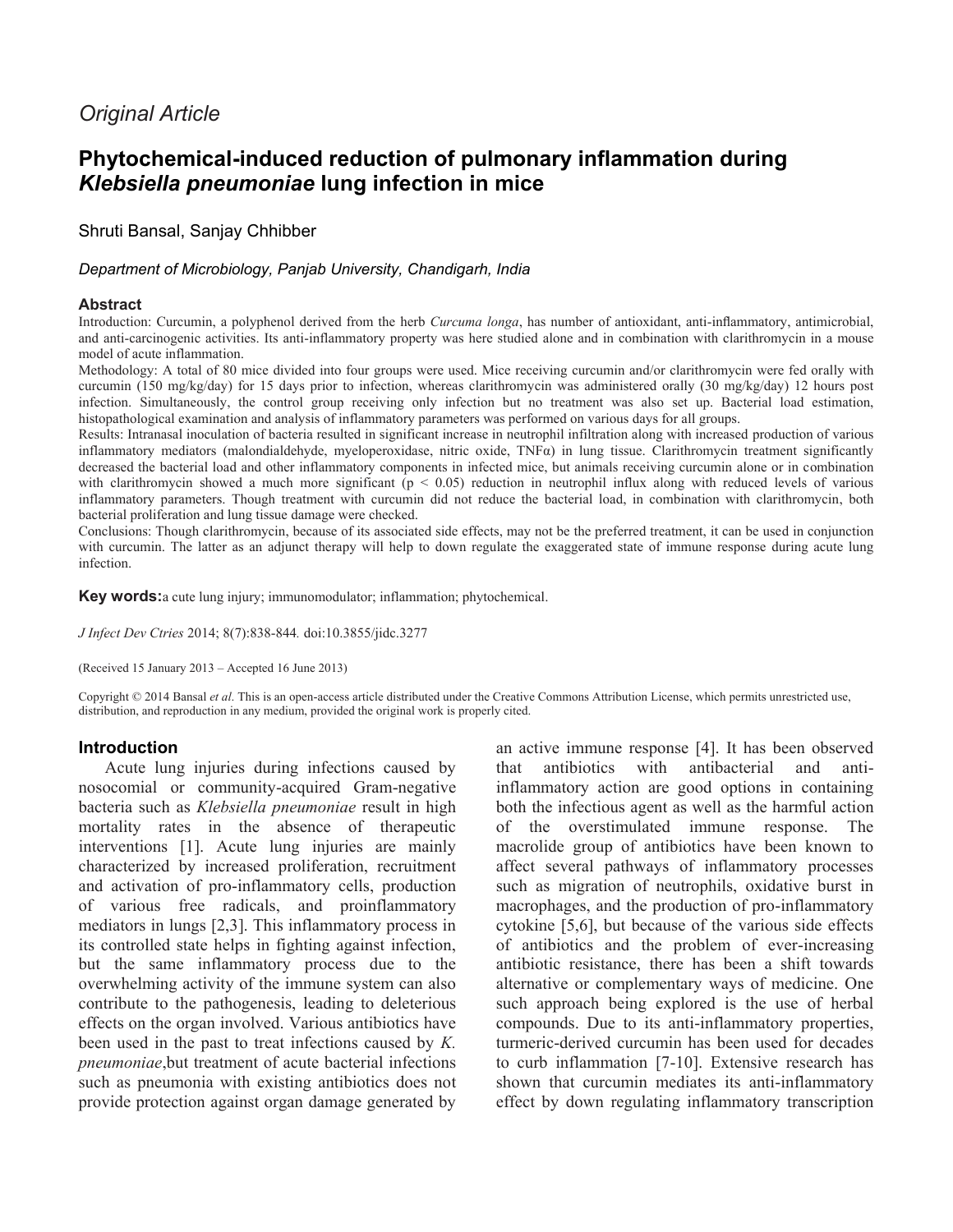factors (such as nuclear factor kappa B), enzymes (such as cyclooxygenase 2 and 5 lipoxygenase), and cytokines (such as tumor necrosis factor, interleukin 1 and interleukin 6) [11].

Since both curcumin and clarithromycin have been shown to posses anti-inflammatory properties, their effect alone as well as in combination was evaluated in this study in a mouse model of pneumonia to curb infection-associated inflammation *invivo* due to *Klebsiella pneumoniae.*

### **Methodology**

### *Bacterial strain*

*Klebsiella pneumoniae* B5055 (NCTC 5055) initially obtained from Dr. Mathia Trautmann, Department of Medical Microbiology and Hygiene, University of Ulm, Germany, and maintained in the laboratory was used in the study.

### *Animals*

A total of 80 infection-free BALB/c mice of both sexes, between six and eight weeks of age, weighing 20-25 grams, were procured from the central animal house of Panjab University, Chandigarh, India. Animals were kept in clear polypropylene cages and fed a standard antibiotic-free diet (Hindustan Lever Products, Kolkata, India) and water *ad libitum*. Temperature ranged between 18°C and 22°C, and relative humidity was maintained between 55% and 65%. The study was conducted after obtaining approval from the Animal Ethics Committee of Panjab University.

### *Experimental protocol*

Mice were randomly divided into four groups; each group contained 20 animals. Group 1 ( $n = 20$ ) consisted of mice suffering from *K. pneumoniae*  B5055-induced lung infection without any standard drug treatment and receiving only normal saline orally. Group 2 (n = 20) included mice suffering from *K. pneumoniae* B5055-induced lung infection and receiving clarithromycin orally (30 mg/kg/day) 12 hours after bacterial inoculation into the lungs. Group  $3$  (n = 20) included mice which were fed curcumin (150 mg/kg) for 15 days and thereafter infected intranasally with *K. pneumoniae* B5055. Group 4 (n = 20) included mice that were fed curcumin (150 mg/kg) for 15 days, infected with *K. pneumoniae* B5055, and given clarithromycin treatment (30 mg/kg/day) orally 12 hours after bacterial inoculation into the lungs.

#### *Induction of acute lung infection*

Acute lung infection in mice was induced with *K*. *pneumoniae* B5055 following the original method of Held *et al*. [12] modified by Yadav *et al*.[13]. In brief, mice were given  $10^4$  colony-forming units/mL (CFU/mL) of *K. pneumoniae* B5055 intranasally in a volume of 50 μL while being held in an upright position without any anaesthesia. The animals were kept in this position for at least two minutes so as to allow proper transfer of inoculum in to the respiratory passage. The infection procedure was optimized in a separate set of experiments earlier. After infection, animals were euthanized on different days post infection by cervical dislocation, and their lungs were removed aseptically and examined for bacterial load and various other inflammatory parameters.

### *Quantification of bacteria in lungs*

Lungs were removed aseptically and then homogenized in 1 mL of normal saline (0.85% NaCl, pH 7.2). Serial dilutions of the homogenized lung tissue were made, plated on nutrient agar (Himedia Labs, Mumbai, India) plates, incubated at 37°C for 24 hours, and quantitative bacterial counts were determined.

The lung homogenate from each mouse was also processed for malondialdehyde, myeloperoxidase, nitric oxide, and TNFα levels.

### *Malondialdehyde (MDA) estimation*

The extent of tissue damage in terms of lipid peroxidation was estimated by measuring the amount of MDA using Ohkawa *et al*.'s method [14]. In brief, 0.2 mL of the lung homogenate was mixed with 4 mL of 1/11 N sulphuric acid, 1.5 mL of freshly prepared 0.8% thiobarbituric acid (TBA), and 0.2 mL of 8.1% sodium dodecyl sulphate. This mixture was then kept in a boiling water bath for 1 hour. After cooling the mixture under tap water, 5.0 mL of butanol pyridine (15:1) was added and the mixture was shaken vigorously. The contents were centrifuged at 4,000 rpm for 10 minutes; the upper organic layer was taken in a separate tube and its absorbance was taken at 532 nm. MDA concentration was expressed as μmole/mg of protein.

### *Myeloperoxidase (MPO) estimation*

Pulmonary neutrophils infiltration was quantitated by measuring the MPO activity using a spectrophotometric method as described by Greenberger *et al*. [15]. Briefly, the lungs were removed, weighed to determine the wet weight, and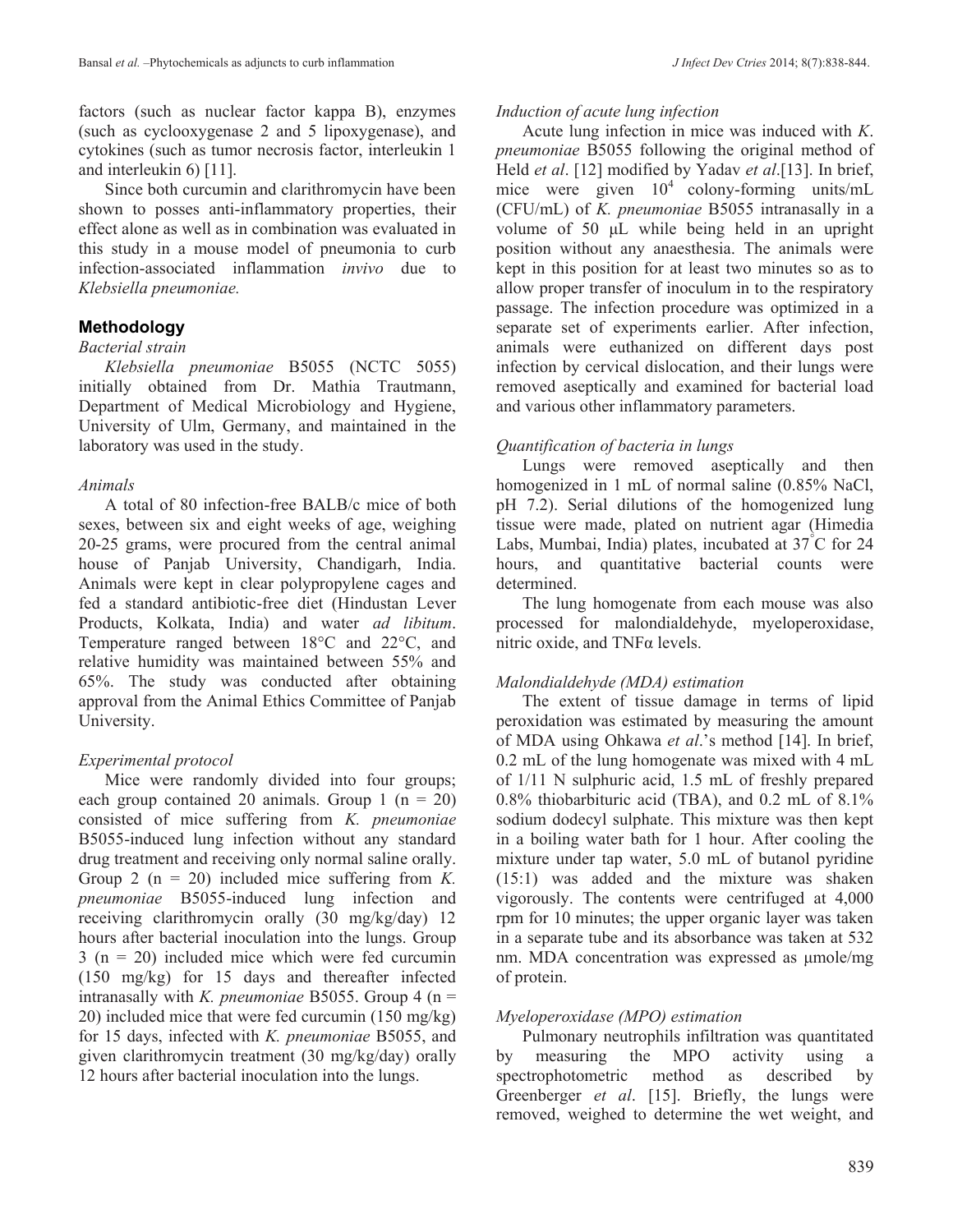then homogenized in 2 mL of homogenizing solution containing 50 mM potassium phosphate buffer (pH 6.0) with 0.5% hexadecyl trimethyl ammonium bromide and 5 mM EDTA. The homogenate was sonicated and centrifuged at 15,000 g for 15 minutes. The supernatant was mixed in a ratio of 1:15 with an assay buffer composed of 100 mM potassium phosphate buffer (pH 6.0), 0.167 mg/mL O-dianisidine hydrochloride, and 0.0005% hydrogen peroxide. MPO activity was assayed by measuring the change in absorbance at 460 nm from 0 to 4 minutes over intervals of 30 seconds each.

# *Nitric oxide (NO) estimation*

Nitrite level was estimated in the lung homogenate according to the method of Tsai *et al*.[16]. Lung homogenate (0.1 mL) was mixed with 0.4 mL of phosphate buffer saline (0.1M, pH 7.2) and 2 mL of Griess reagent. Then 2 mL of trichloroacetic acid (TCA) was added, and the mixture was vortexed and incubated for 20 minutes. The mixture was then centrifuged at 14,000 g for 10 minutes and the absorbance of the supernatant was taken at 540 nm. Nitrite concentration was determined from the standard curve prepared with 0.1 mL of 100 μM sodium nitrite.

# *Estimation of TNFα levels*

Assay for  $TNF\alpha$  in the lung homogenates was performed by enzyme-linked immunosorbent assay (ELISA) using a commercially available cytokine kit, BD OptEIA Mouse TNFα ELISA Kit (BD Biosciences, Franklin Lakes, USA). In brief, lungs were homogenized in 1 mL of lysis buffer containing 0.5% Triton X-100, 150 mM NaCl, 15 mM Tris, 1 mM CaCl<sub>2</sub>, and 1 mM MgCl<sub>2</sub> (pH 7.4). Homogenates were then incubated on ice for 30 minutes and centrifuged at 2,500 rpm for 10 minutes. Supernatants were then collected in sterile eppendorfs, passed through 0.45 μm pore size filter and stored at -60°C for the assessment of TNFα levels. The BD OptEIA test is a solid phase sandwich ELISA. The wells were read at 450 nm, and the concentration of  $TNF\alpha$  in the test sample was determined from the standard curve prepared from the standard given along with the kit. The results were expressed as  $pg/mL$  of the TNF $\alpha$ released.

# *Histopathological examination*

Lungs were removed aseptically, immersed in 10% formalin fixative, and processed for histological examination. The lung tissue was embedded in paraffin wax and cut into 4-6 µm thick sections using a microtome. After this, the sections were stained with hematoxylin and eosin for assessment of the degree of neutrophil infiltration.

# *Statistical analysis*

The data are expressed as mean  $\pm$  standard error of the mean (SEM). Results were analysed statistically by applying Student's *t*-test for comparing various parameters in treated and untreated control mice. Differences were considered statistically significant if P values were less than 0.05. Data was analyzed using Microsoft Excel 2007 software.

# **Results**

*Bacterial count in mice infected with K. pneumoniae B5055 and treated with curcumin and/or clarithromycin*

No reduction in bacterial counts was observed in the mice administered only curcumin and infected with *K. pneumoniae* B5055 (Figure 1).The counts observed were similar to those observed in the control group. Bacterial counts in the lungs of mice treated with clarithromycin alone or in combination with curcumin showed a significant decrease ( $p < 0.05$ ). By the seventh post-infection day, lungs became almost sterile after treatment, and no significant difference was observed in the counts of the former  $(0.351 \pm 0.212)$  as well as the latter group  $(0.591\pm0.203)$ . This indicated no antagonistic action of curcumin over clarithromycin when used in combination.

# *Malondialdehyde (MDA) levels in mice infected with K. pneumoniae B5055 and treated with curcumin and/or clarithromycin*

Raised levels of MDA after the first day of infection were observed in the lung homogenates of control mice infected with *K. pneumoniae* B5055 (Figure 2). Contrary to this, the MDA levels were significantly reduced ( $p < 0.05$ ) the first day following infection in the animal groups treated with clarithromycin and curcumin alone or in combination. A similar trend was observed on all post-infection days in the clarithromycin- and curcumin-treated groups compared to what was observed in the control group. This decrease in MDA levels was found to be significant.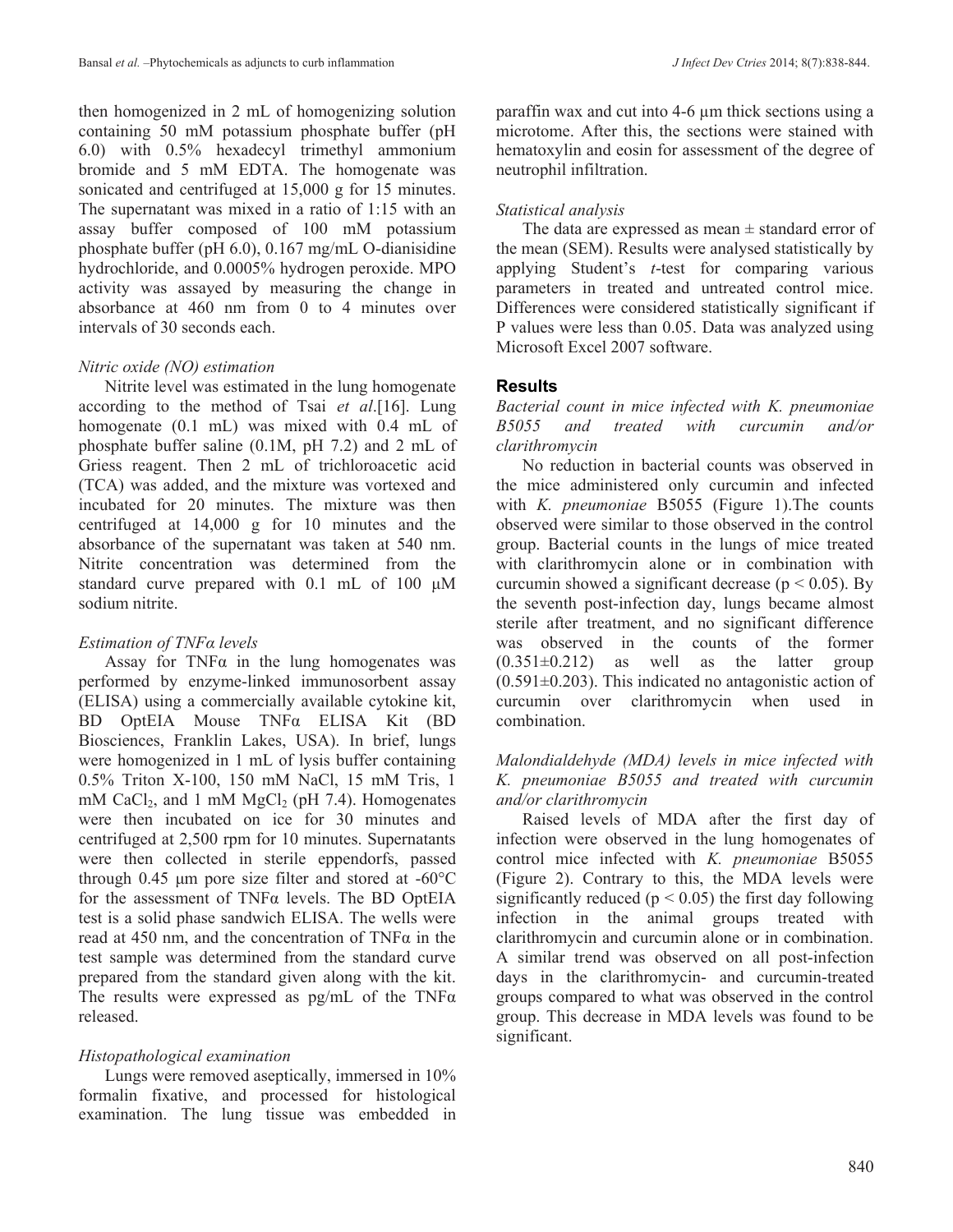Figure 1. Bacterial count (Log<sub>10</sub>CFU/mL) in the lungs of mice infected with *K. pneumoniae* B5055 and treated with curcumin and clarithromycin alone or incombination



**Figure 3.** Nitric oxide (NO) levels (μmole) in the lungs of mice infected with *K. pneumoniae* B5055 and treated with curcumin and clarithromycin alone or incombination



**Figure 5.** TNFα level (pg/mL) in the lungs of mice infected via intranasal route with *K.pneumoniae* B5055 and treated with curcumin and clarithromycin alone or in combination



**Figure 2.** Malondialdehyde (MDA) levels (μmole/mg of protein) in the lung homogenates of mice infected with *K. pneumoniae*  B5055 and treated with curcumin and clarithromycin alone or in combination



**Figure 4.** Myeloperoxidase (MPO) levels (MPO units) in lung homogenates of mice infected with *K. pneumoniae* B5055 and treated with curcumin and clarithromycin alone or in combination



Clarithromycin Curcumin Curcumin + Clarithromycin ■ Control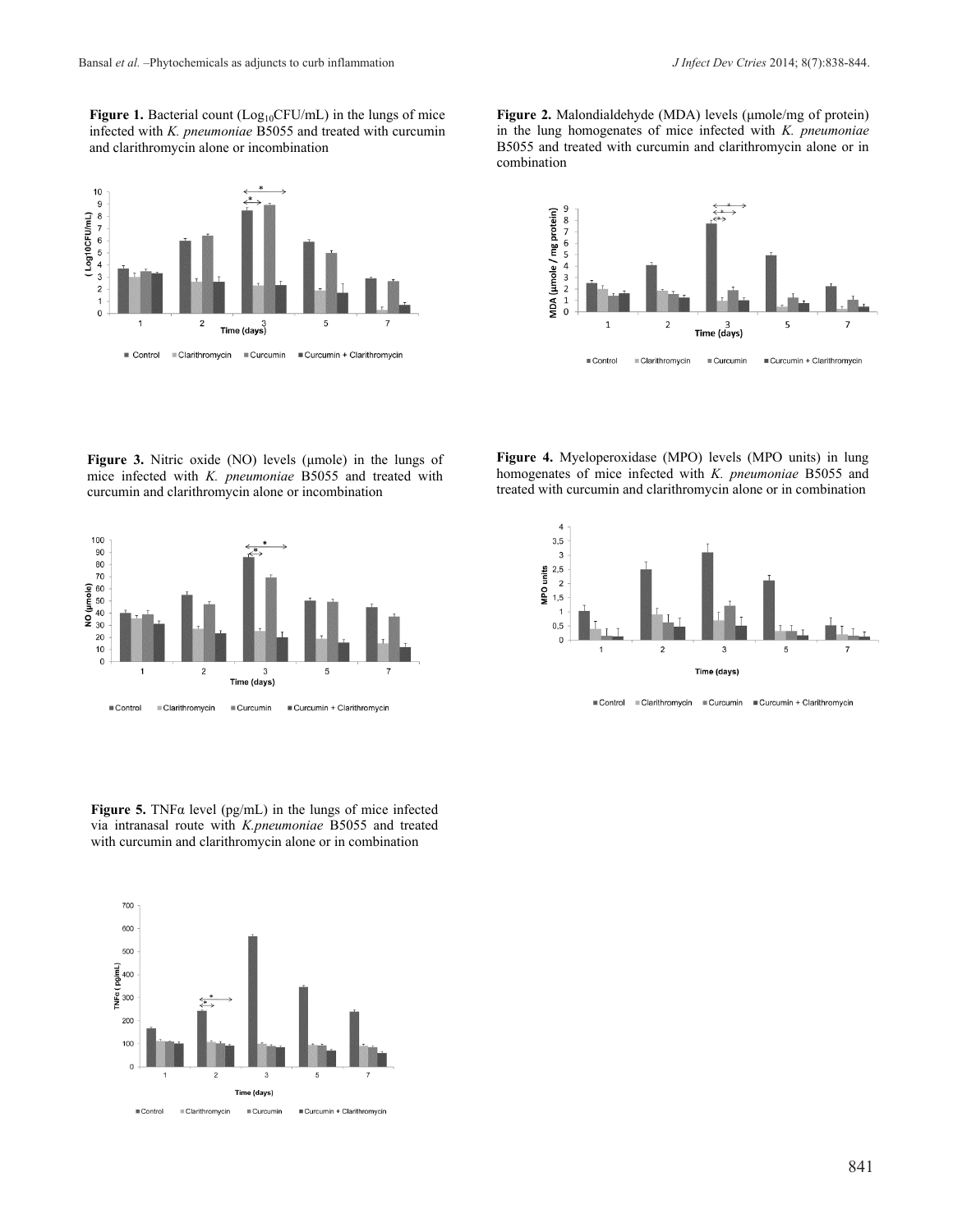### *Nitric oxide (NO) levels in mice infected with* K. pneumoniae *B5055 and treated with curcumin and/or clarithromycin*

Decrease in nitric oxide levels was observed in the lung homogenates of clarithromycin-treated animals (Figure 3). This decrease was significantly lower than that obtained in the lung homogenates of animals treated with curcumin alone. The animals who received both curcumin and clarithromycin, however, showed a fourfold decrease in NO levels compared to the untreated control group, which was highly significant ( $p < 0.05$ ) until the seventh post-infection day. In the control group, an increase in levels of NO was observed with time, and the maximum amount of NO was detected on third post-infection day**.** These levels declined with time but still remained higher until the seventh post-infection day.

# *Myeloperoxidase (MPO) levels in mice infected with*  K. pneumoniae *B5055 and treated with curcumin and/or clarithromycin*

Treatment of animal groups with curcumin and clarithromycin alone as well as in combination resulted in a decrease in MPO levels compared to the control group (Figure 4). The decrease observed was more significant ( $p < 0.05$ ) in the group treated with curcumin and clarithromycin in combination than in the group of animals treated with either agent alone.

### *TNFα levels in mice infected via intranasal route with*  K. pneumoniae *B5055 and treated with curcumin and/or clarithromycin*

Treatment with clarithromycin alone or in combination with curcumin significantly ( $p < 0.05$ ) reduced the TNFα levels in the lungs of mice infected with *K*. *pneumonia* B5055 compared to the levels observed in the lungs of control mice on the third postinfection day (Figure 5). The reduction in TNFα levels was seen on all post-infection days. This difference in the level of TNFα between the treated and the nontreated groups was significant ( $p < 0.05$ ) beginning the second post-infection day onwards.

# *Histopathological changes in mice infected with* K. pneumoniae *B5055 and treated with curcumin and/or clarithromycin*

On histopathological examination, lung alveoli of mice belonging to the control group were found to be filled with neutrophils (Figure 6a), compared to those suffering from pneumonia who were treated with curcumin or clarithromycin alone (Figures 6b and 6c). Although they showed significant reduction in

**Figure 6. A)** Lungs of mice suffering from *K. pneumoniae*  B5055-induced pneumonia and treated with normal saline alone (control group) (40×); **B).** Lungs of mice given oral feeding for 15 days with curcumin followed by infection with *K. pneumonia*e (40×); **C)** Lungs of mice suffering from *K. pneumoniae* B5055 induced pneumonia and treated with clarithromycin alone (40×); **D)** Lungs of mice treated with both curcumin and clarithromycin  $(100\times)$ 



neutrophil infiltration, signs of characteristic peribronchial inflammation were seen in the former group. On the other hand, clear alveoli were seen in the animals treated with clarithromycin in combination with curcumin (Figure 6d).

### **Discussion**

A search for better immunomodulatory and antiinflammatory agents is underway to find agents that are capable of modulating the immune system in such a way that any harmful action of the immune system is negated while the defensive property of the immune system remains intact. Working in this direction, we tried to control pulmonary inflammatorydamage in a mouse model of pneumonia using an herbal compound, curcumin, along with an antibiotic, clarithromycin, both of which have been shown to possess anti-inflammatory properties when tested individually. The intranasal inoculation of *K. pneumoniae* B5055 in BALB/c mice led to the establishment of infection as an increase in the bacterial load until the third day post-infection. The bacterial number started to decline thereafter, and lungs became sterile after the seventh post-infection day. Acute lung infection is characterized by a cascade of events resulting in activation of alveolar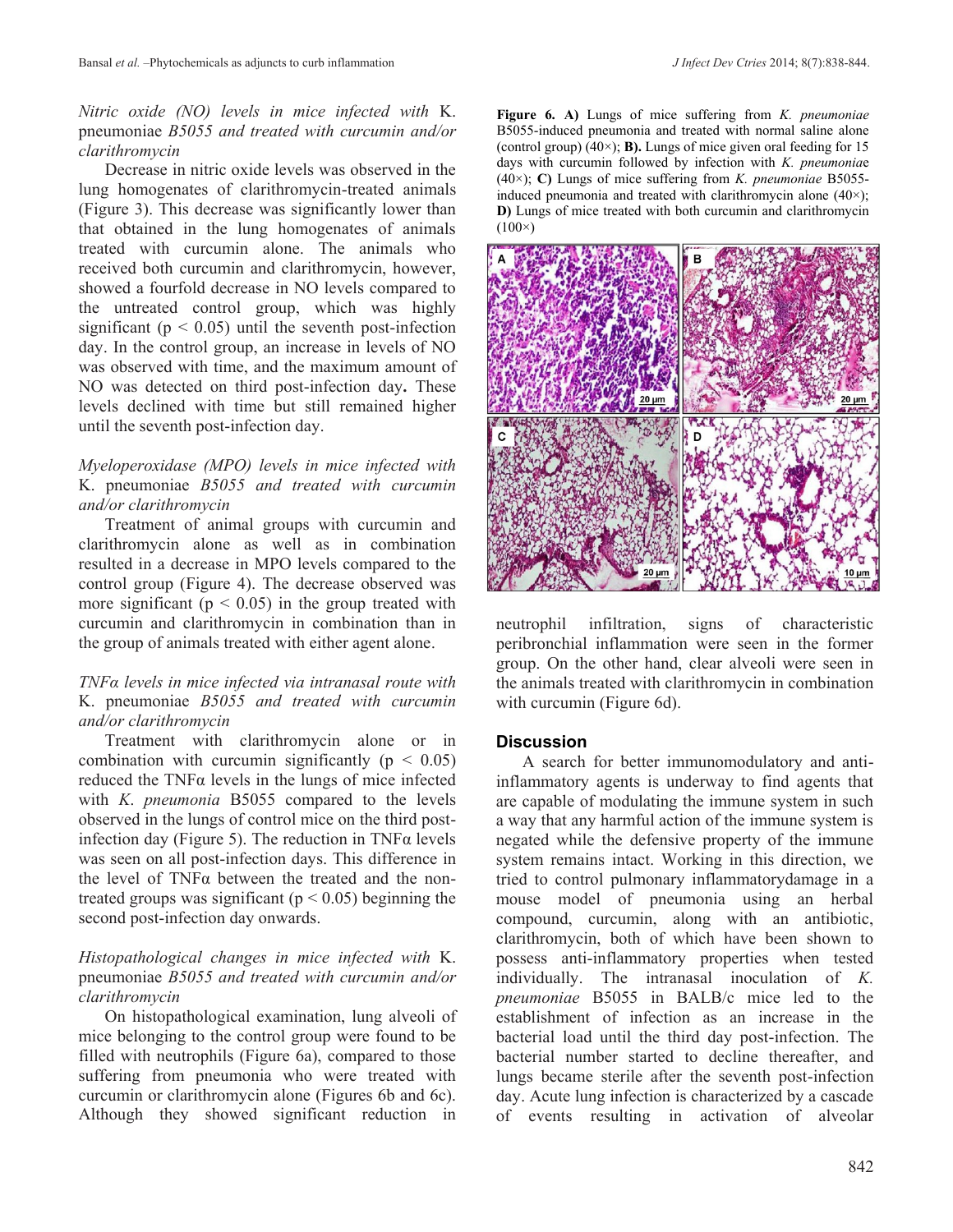macrophages and neutrophil infiltration. This gives rise to edema, tissue damage, respiratory dysfunction, release of various reactive oxygen species (ROS), and proinflammatory cytokines [17]. Thus, levels of various biomarkers of inflammation or tissue injury such as MPO, MDA, NO, and TNFα were studied. They reached maximum levels on the third postinfection day and subsequently declined, confirming induction of acute inflammation. Previously, Punithavatihi *et al*. [18] demonstrated that dietary supplementation with 200 mg/kg curcumin led to significant inhibition of neutrophil influx, superoxide generation, and MPO activity in rats with lung infections.Similar results were obtained in our study, as pre-treatment of animals with curcumin 15 days prior to inoculation of bacteria in the lungs via the intranasal route showed significant reduction in lung MPO, MDA, NO, and TNFα levels without any effect on the bacterial number. This suggests that, despite not being antibacterial in nature, curcumin has potent antiinflammatory properties. Clarithromycin treatment, on the other hand, significantly reduced ( $p < 0.05$ ) both bacterial load and various inflammatory parameters such as MDA, MPO, NO, TNFα, and neutrophil infiltration in the lungs of infected mice. Previously, Yoshida *et al*. [19] also observed that macrolide antibiotics promote monocyte differentiation to macrophages and that the chemically modified macrolide antibiotic EM-A leads to an increased macrophage spreading effect. A decline in the levels of various inflammatory markers such as NO, MDA, MPO, TNFα, and neutrophil infiltration following treatment withclarithromycin during acute lung injury, otitis media, and various other pathological conditions has also been observed by different workers [20-23].

In the present study, when curcumin-fed mice were treated with clarithromycin to control *K. pneumoniae* B5055-induced lung infection, no antagonistic interaction between curcumin and clarithromycin was observed (Figure 1). Their combination not only reduced the bacterial counts significantly ( $p < 0.05$ ), but also reduced free radical generation, oxidative stress, lipid peroxidation, neutrophil infiltration, and lung injury occurring as a result of acute lung infection induced inflammation. This indicates that the combination of both is more effective than either agent alone. Curcumin has been approved as safe by the United States Food and Drug Administration, and the World Health Organization. Phase I and II clinical trials show that people can tolerate curcumin at doses as high as 8 g/day [24]. This can help in developing novel strategies incorporating curcumin for the prevention and treatment of acute lung infection along with antibiotics. The need for such immunomodulators as well as anti-inflammatory agents seems to be increasing in the field of nosocomial acute lung infections due to associated acute lung injuries. Curcumin binds to over a dozen different cellular proteins and enzymes, scavenges free radicals, and exerts antioxidant and anti-inflammatory activity [25]. This non-nutritive phytochemical is pharmacologically safe; it has been consumed as a dietary spice at doses up to 100 mg/day for centuries [26]. Thus, since it has no side effects, is cost effective, and is a part of our daily diet, it can prove to be a very good prophylactic as well as therapeutic adjunct along with antibiotics to curb inflammation [11].

### **Acknowledgements**

We are thankful to Dr. B.N. Datta for performing the histopathological examination when required.

### **References**

- 1. Bhatia M, Moochhala S (2004) Role of inflammatory mediators in the pathophysiology of acute respiratory distress syndrome. J Pathol 202: 145-156.
- 2. Weiland JE, Davis WB, Holter JE, Mohammed JR, Dorinsky PM, Gadek JE (1986) Lung neutrophils in adult respiratory distress syndrome: clinical and pathophysiological significance. Am Rev Respir Dis 133: 218-225.
- 3. Sibille Y, Reynolds HY (1990) Macrophages and polymorphonuclear neutrophils in lung defense and injury. American Rev Respir Dis 141: 471-501.
- 4. Woo PCY, Pau SKP, Yuen KY (2002) Macrolides as immunomodulatory agents. Current Medicinal Chemistry-Anti-inflammatory and Anti-Allergy Agents 1: 131-141.
- 5. Hand WL, Hand DL, King-Thompson NL (1990) Antibiotic inhibition of the respiratory burst response in human polymorphonuclear leukocytes. Antimicrob Agents Chemother 34: 863-870.
- 6. Mikasa K, Kita E, Sawaki M, Kunimatsu M, Hamada K, Konishi M, Kashiba S, Narita N (1992) The antiinflammatory effects of erythromycin in zymosan-induced peritonitis of mice. J Antimicrob Chemother 30: 339-348.
- 7. Huang MT, Lou YR, Ma W, Newmark HL, Reuhl KR (1994) Inhibitory effects of dietary curcumin on forestomach, duodenal and colon carcinogenesis in mice. Cancer Res 54: 5841-5847.
- 8. Huang MT, Newmark HL, Frenkel K (1997). Inhibitory effects of curcumin on tumorigenesis in mice. J Cell Biochem 67: 26-34.
- 9. Kawamori T, Lubet R, Steele VE, Kelloff GJ, Kaskey RB, Rao CV (1999) Chemopreventive effect of curcumin, a naturally occurring anti-inflammatory agent, during the promotion/progression stages of colon cancer. Cancer Res 59: 597-601.
- 10. Sharma RA, Gescher AJ, Steward WP (2005) Curcumin: the story so far. Eur J Cancer 41: 1955-1968.